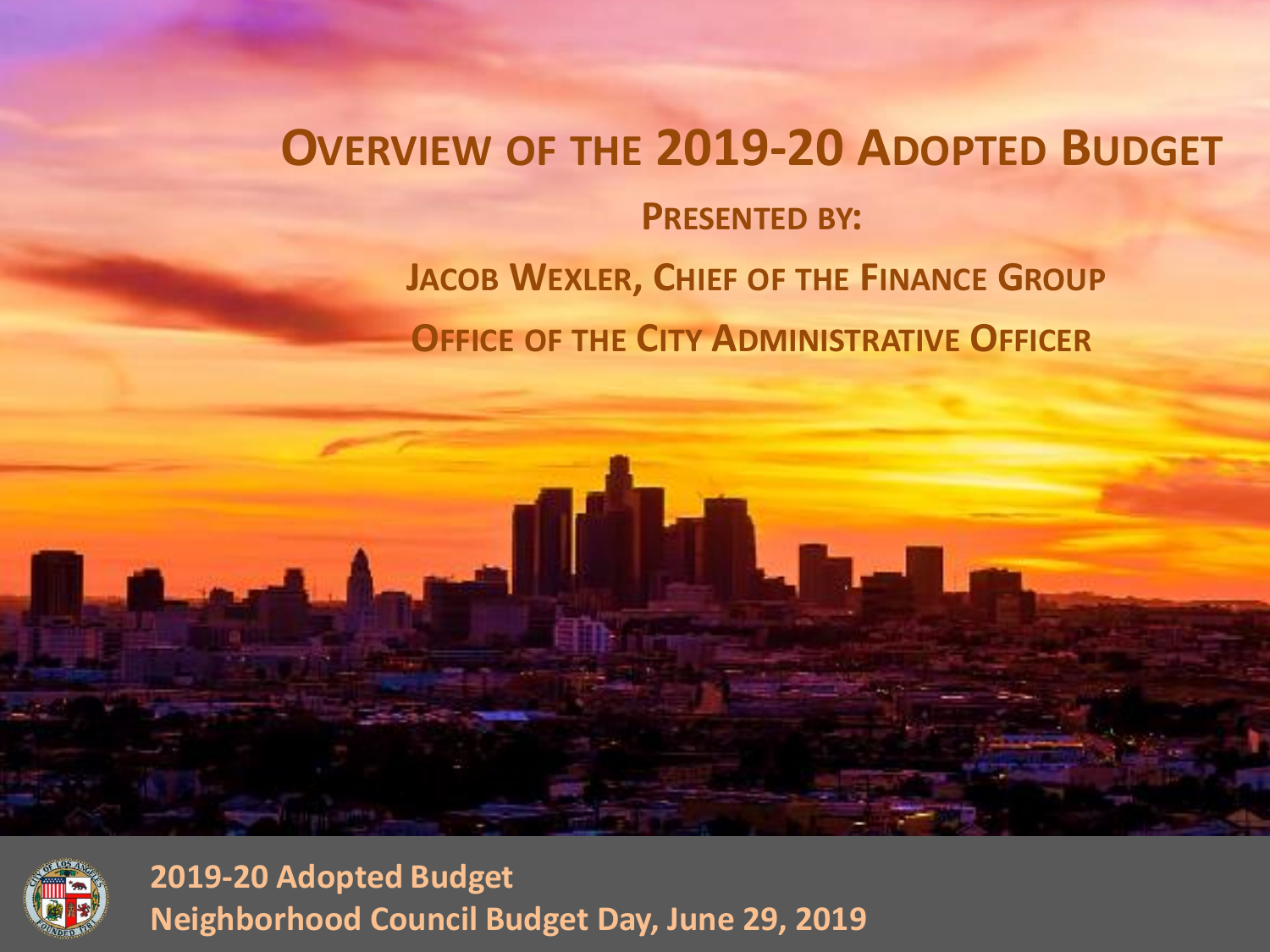## **SUMMARY**

- Budget Overview
- Revenues
- Expenditures
- Financial Policy Compliance
- Four-Year Budget Outlook
- Budget Process

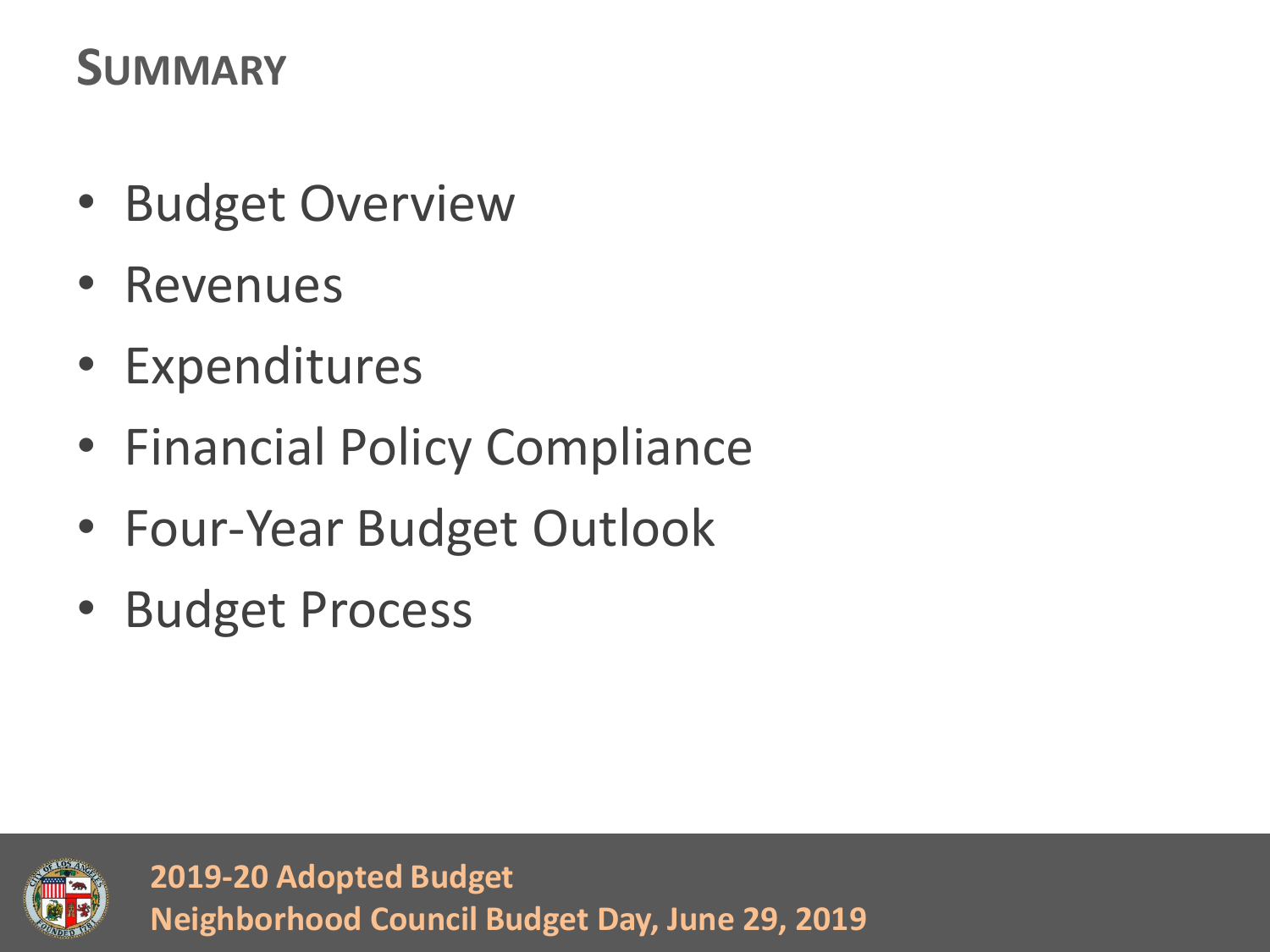## **BUDGET OVERVIEW**

|                                   |                           | <b>Budget (\$ Millions)</b> | <b>Authorized Positions</b> |                                   |                           |                                 |
|-----------------------------------|---------------------------|-----------------------------|-----------------------------|-----------------------------------|---------------------------|---------------------------------|
| <b>Budget</b><br><b>Component</b> | <b>Adopted</b><br>2018-19 | <b>Adopted</b><br>2019-20   | <b>Change</b>               | <b>Percent Adopted</b><br>2018-19 | <b>Adopted</b><br>2019-20 | <b>Percent</b><br><b>Change</b> |
| <b>General Fund</b>               | $$6,190.6$ \$             | 6,569.7                     | 6.1%                        | 24,101                            | 24,603                    | 2.1%                            |
| <b>Special Funds</b>              | $$3,709.2$ \$             | 4,140.4                     | 11.6%                       | 12,059                            | 12,428                    | 3.1%                            |
|                                   | Total \$9,899.8           | 10,710.1<br>$\mathcal{S}$   | 8.2%                        | 36,160                            | 37,031                    | 2.4%                            |

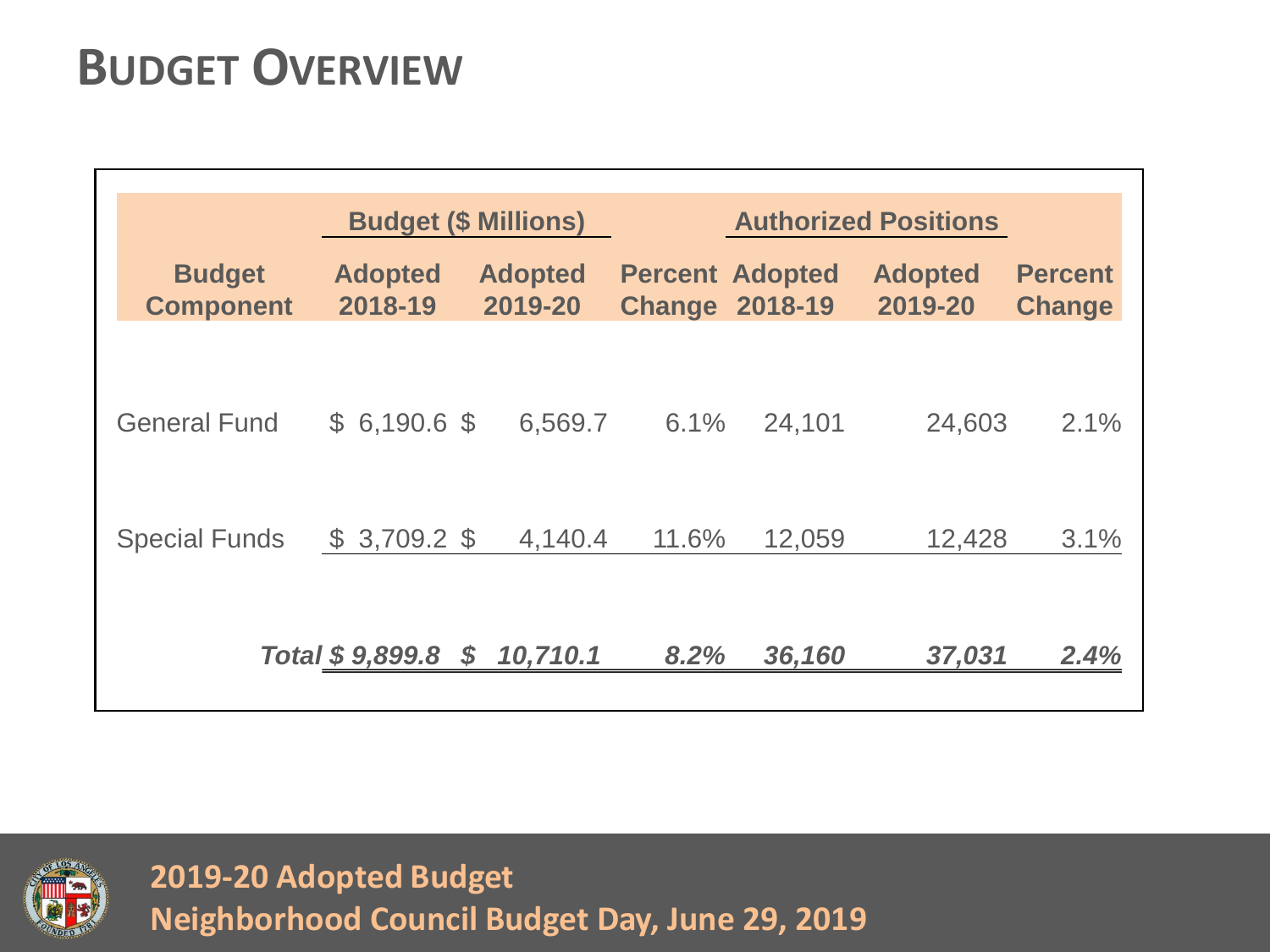### **REVENUES: MAJOR GENERAL FUND CHANGES**

**General Fund revenues increased by \$379 million (6.1%) from the 2018-19 Adopted Budget to the 2019-20 Adopted Budget. Major changes include:**

| Source,                                     | <b>Amount</b><br>(Millions) |                                                                                                                                                            |
|---------------------------------------------|-----------------------------|------------------------------------------------------------------------------------------------------------------------------------------------------------|
| <b>Property Tax</b>                         | \$154.1                     | Assumes 6% growth                                                                                                                                          |
| License, Permits, Fees, and<br><b>Fines</b> | \$98.8                      | From increased special fund reimbursements, increased LAPD/MTA<br>reimbursements, and new or increased tobacco, ambulance, and e-payable<br>receipts.      |
| <b>Electricity Users Tax</b>                | \$35.8                      | Based on DWP estimates, adjusted to reflect uncollectable receipts.                                                                                        |
| <b>Communications Users Tax</b>             | (525.2)                     | Continued decline due to loss of subscriptions and price competition                                                                                       |
| Sales Tax                                   | \$31.8                      | Continued 3.6% growth, with additional increases from cannabis and a court<br>decision on out-of-state e-sales.                                            |
| <b>Business Tax</b>                         | \$67.2                      | 4.2% growth, bolstered by \$66.7 million in total receipts from cannabis, of which<br>\$14.2 is one-time.                                                  |
| <b>Transient Occupancy Tax</b>              | \$4.5                       | \$2.1 growth from hotels; \$2.4 growth in short-term rentals, which assumes<br>continued growth tempered by implementation of the new Home-Sharing Policy. |
| Documentary Transfer Tax                    | (52.6)                      | While this can be highly volatile, we expect stability next year.                                                                                          |
| <b>Parking Fines</b>                        | (518.1)                     | Parking fines continue to decline.                                                                                                                         |

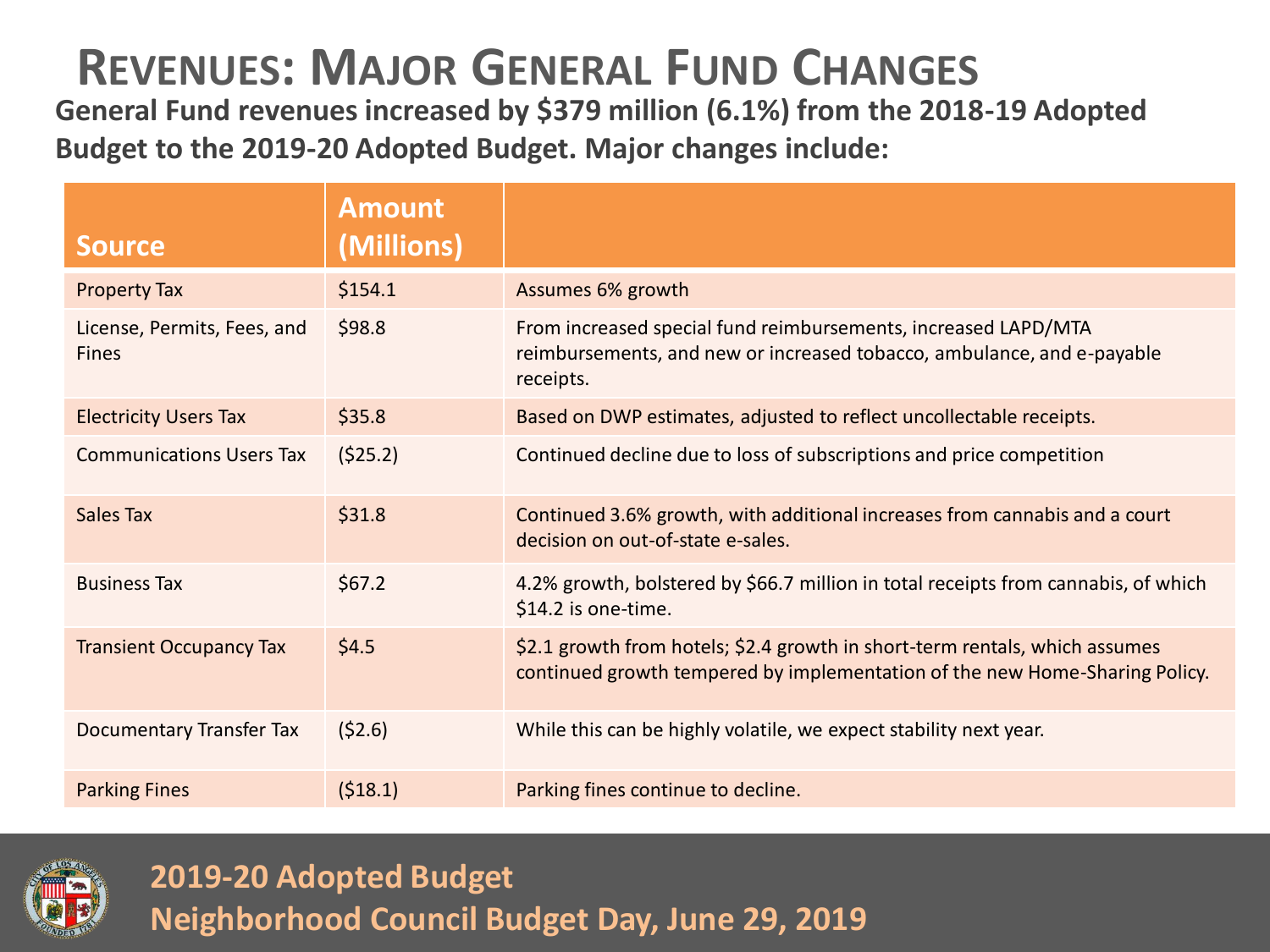### **REVENUES: LEVELS**

#### **GROWTH OF SEVEN GENERAL FUND TAXES**

*(Property (includes VLF), Utility Users, Business, Sales, Transient Occupancy, Documentary, and Parking Occupancy)*



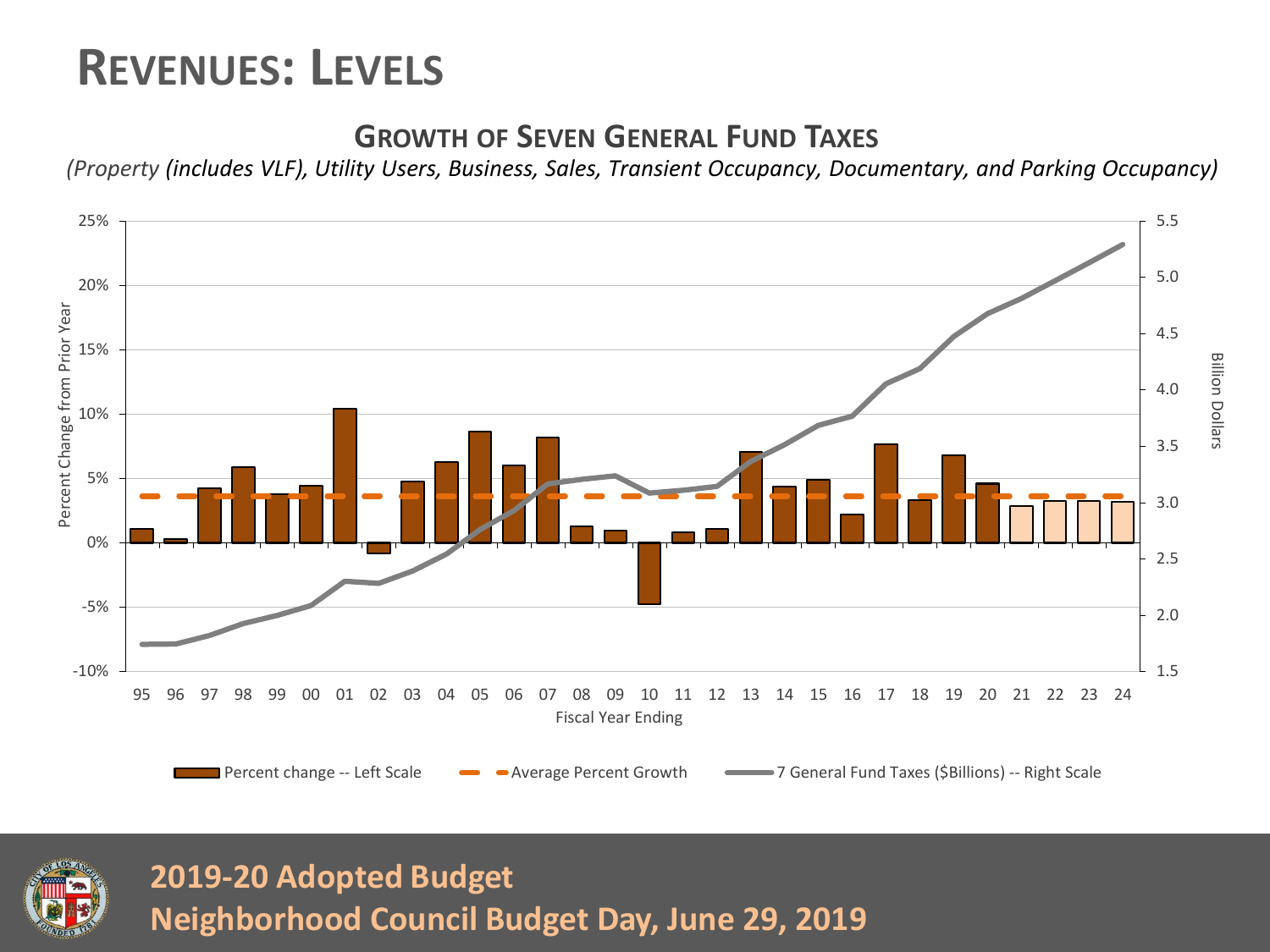## **REVENUES: CAVEATS AND ESTIMATE LIMITATIONS**

Estimates for the following revenue sources are based on our best estimates, but are uncertain:

- Cannabis receipts, in both Business and Sales Tax Due to the lack of historical data.
- Short-Term Rentals Due to the unknown impact of the implementation of the Home-Sharing Policy in July 2019.
- Gas Tax Short in 2018-19 and continues to be unpredictable.

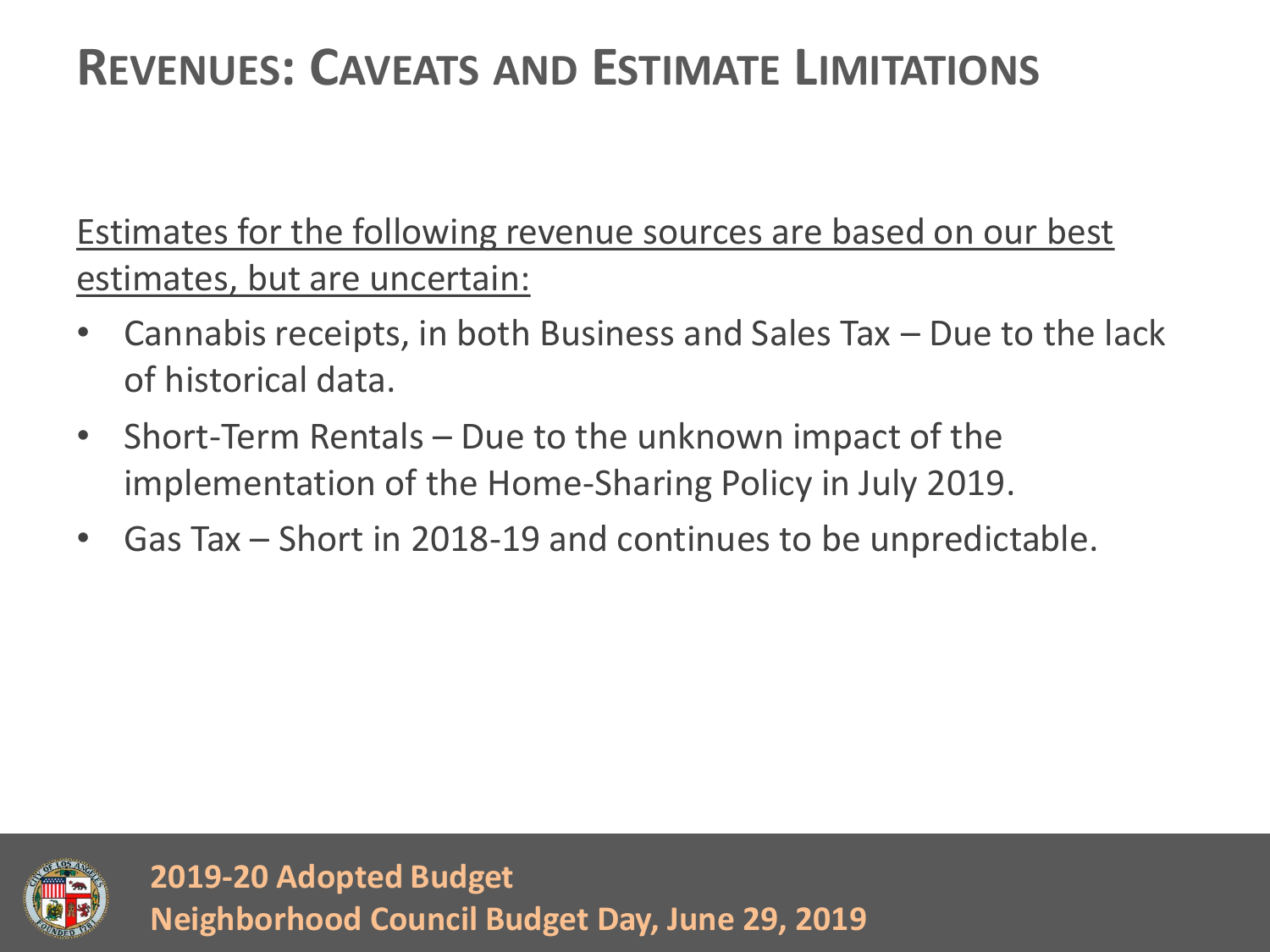### **EXPENDITURES: STAFFING**

#### **AUTHORIZED CITY STAFFING\***

*(Not Including Proprietary Departments)*



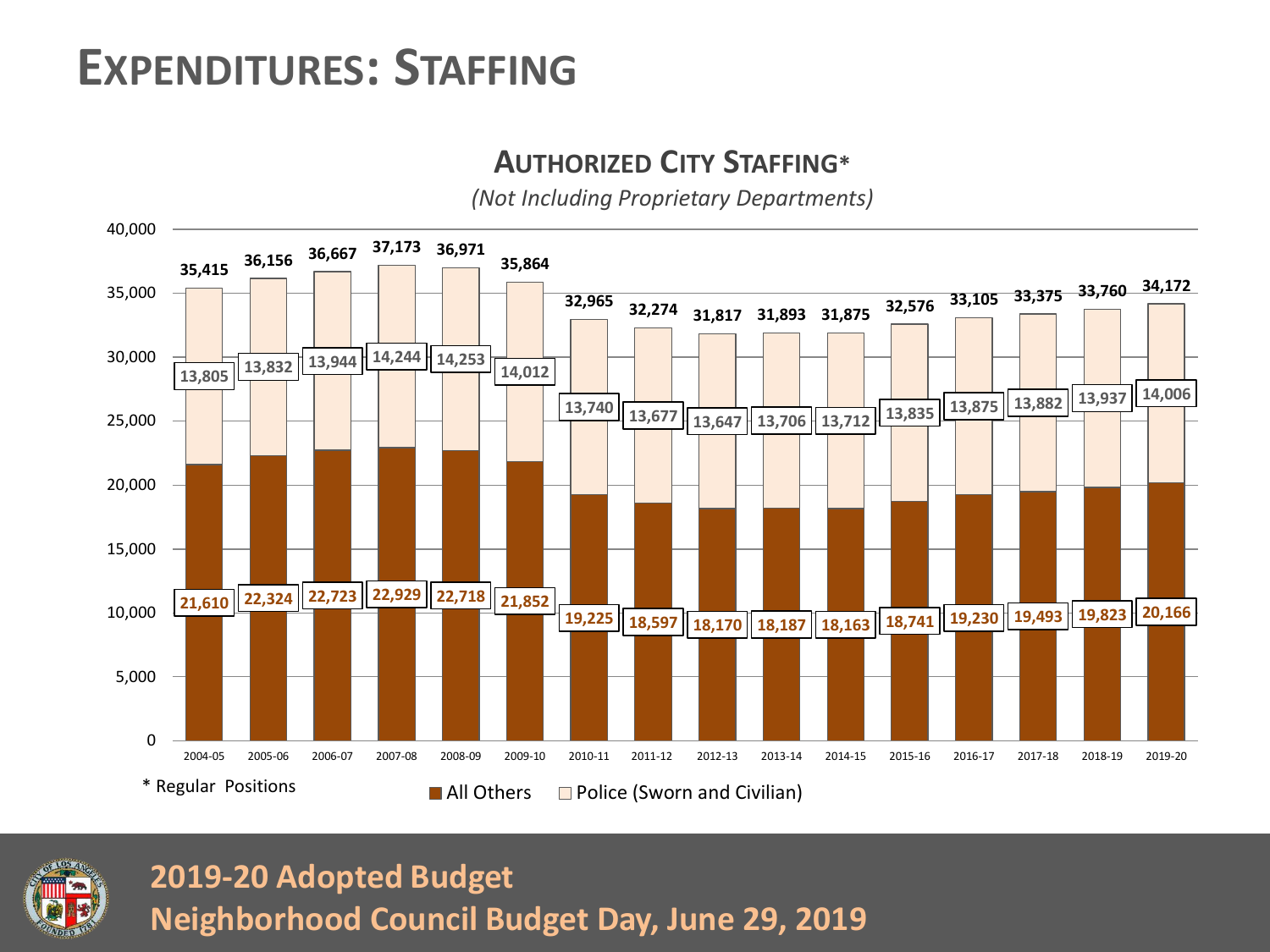### **EXPENDITURES: PENSIONS COSTS**

#### **GENERAL FUND CONTRIBUTIONS TO LACERS AND LAFPP**

*(Actual Amounts 2005-18; Adopted 2018-20, Projected 2020-24\*)*



\* Projections are based on a study commissioned by the CAO.

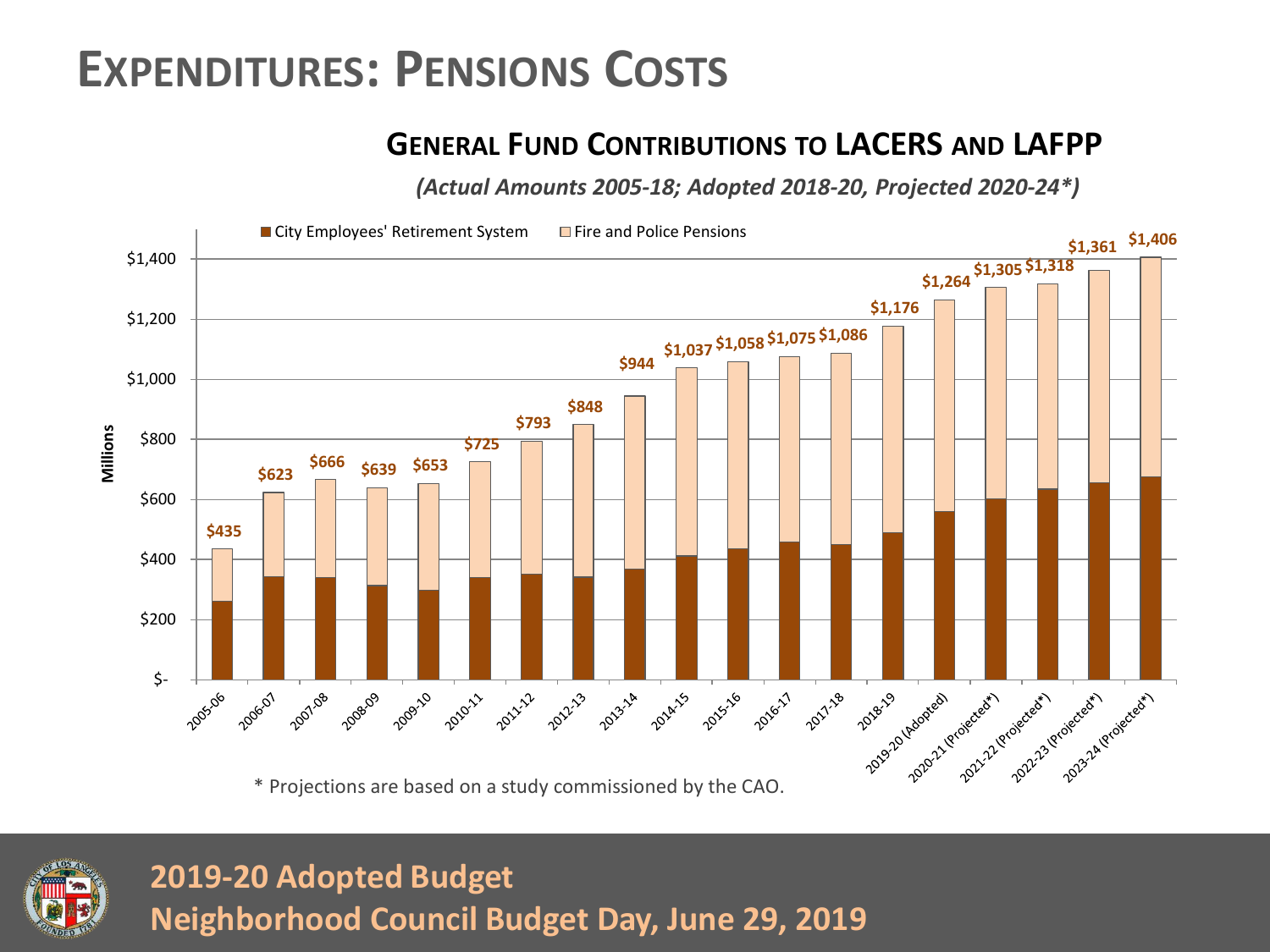### **EXPENDITURES: PENSIONS COSTS**

#### **11.0% 14.2% 15.0% 14.0% 14.8% 16.6% 18.1% 18.6% 19.4% 20.2% 19.6% 19.3% 18.6% 19.0% 19.4% 7.3% 9.3% 9.8% 9.0% 9.5% 10.7% 11.5% 11.7% 12.3% 12.8% 12.3% 12.2% 11.7% 11.9% 11.9% 0.0% 5.0% 10.0% 15.0% 20.0% 25.0%** 2005-06 2006-07 2007-08 2008-09 2009-10 2010-11 2011-12 2012-13 2013-14 2014-15 2015-16 2016-17 2017-18 2018-19 2019-20 **(ADOPTED) PERCENT OF BUDGET USED FOR LACERS/LAFPP CONTRIBUTION % General Fund Budget % General Fund and Special Fund Budget**

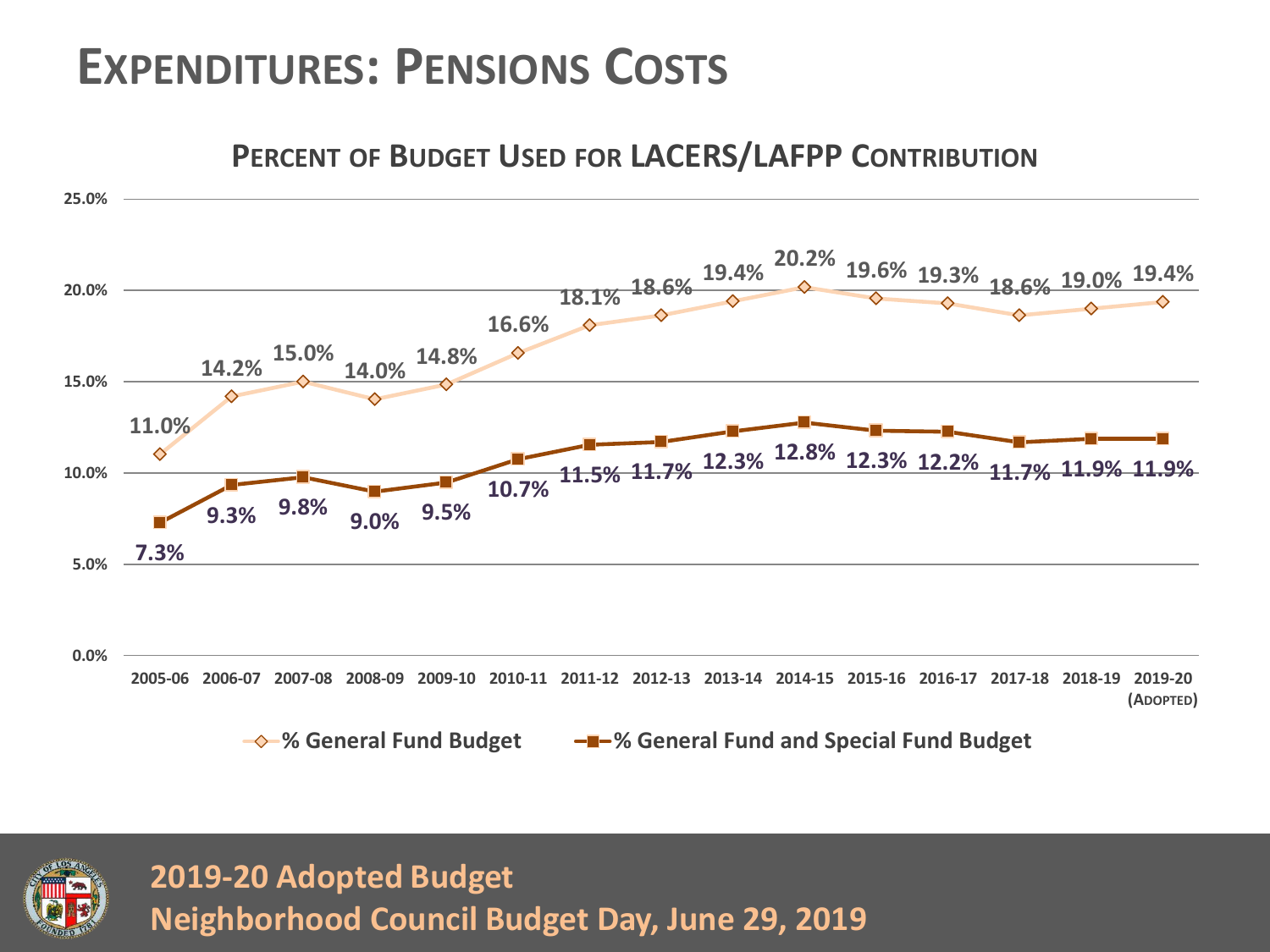## **EXPENDITURES: AREAS FOR CONSIDERATION**

### Potential Areas of Expenditure Risk:

- No funding is included for either sworn or civilian employee compensation adjustments if they are approved through ongoing negotiations.
- Infrastructure needs exceed available funds, even as the budget complies with the capital policy and adds special funding for clean water and mobility projects.

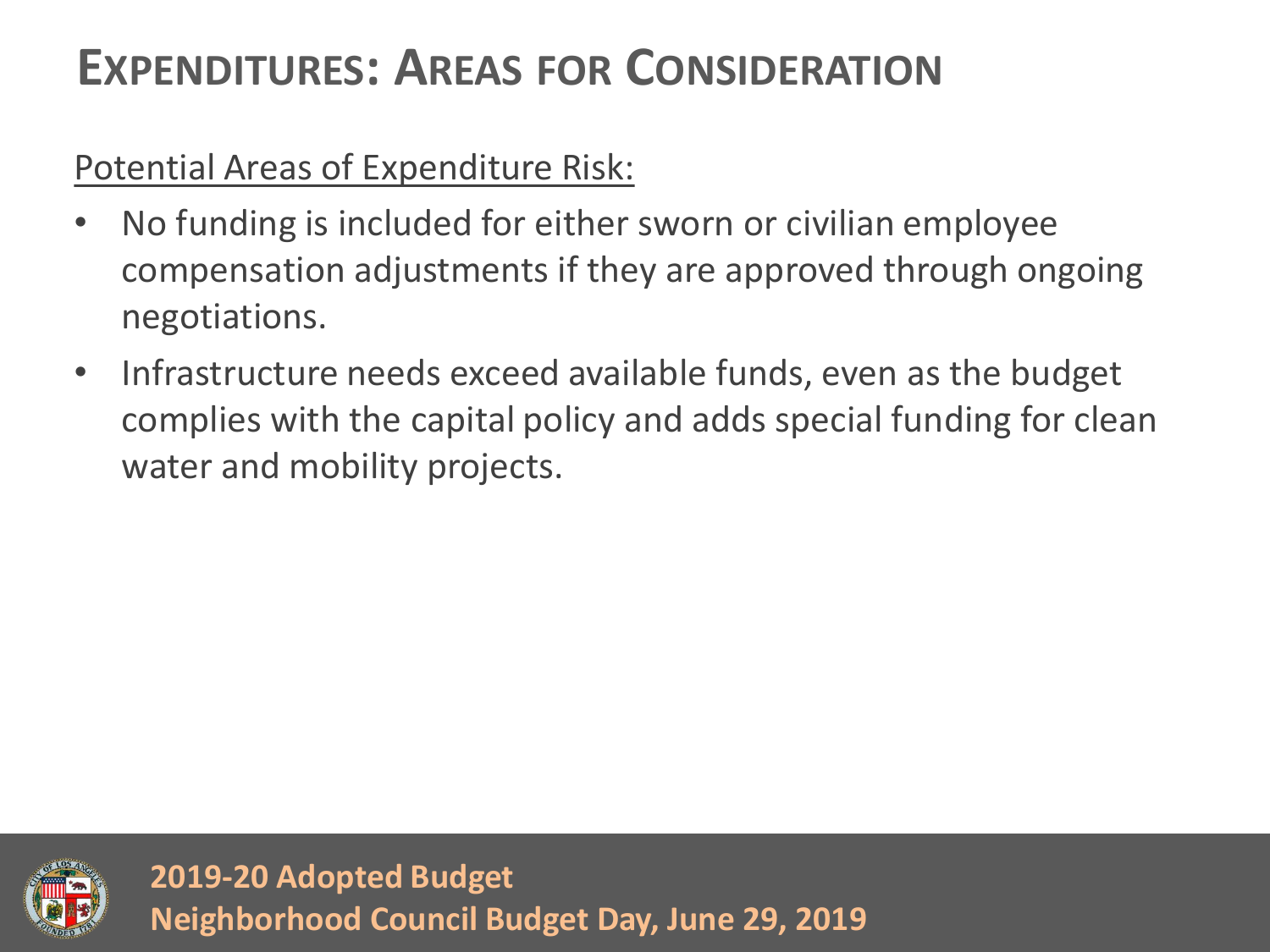| <b>Policy</b>                                                                                                           |              | <b>Compliance</b>                                                                                                                                                                                                                        |
|-------------------------------------------------------------------------------------------------------------------------|--------------|------------------------------------------------------------------------------------------------------------------------------------------------------------------------------------------------------------------------------------------|
| Reserve Fund at least 5% of<br><b>General Fund</b>                                                                      | $\checkmark$ | July 1 at \$410 million, or 6.25%                                                                                                                                                                                                        |
| <b>Budget Stabilization Fund</b><br>contribution if growth of seven<br>economically sensitive taxes is<br>over 3.4%     |              | 5.9% in growth offset by \$80 million, \$7 million contribution<br>to Fund and \$73 million for capital investment.<br>Non-compliant if growth threshold is 3.4% (\$111 million)<br>Compliant if growth threshold is 4.5% (\$62 million) |
| Capital investment at 1% of<br><b>General Fund</b>                                                                      | $\checkmark$ | Investment of 1.11% or \$73 million                                                                                                                                                                                                      |
| All one-time revenues used for<br>one-time expenditures                                                                 | $\checkmark$ | \$63 million in one-time revenues for \$141 million in one-time<br>expenditures                                                                                                                                                          |
| Debt service ceiling: 6% for non-<br>voter approved and 15% for non-<br>voter and voter approved of<br>general receipts | $\checkmark$ | 3.92% for non-voter approved<br>$\bullet$<br>5.90% for non-voter and voter approved<br>Projected to remain below limits until at least 2026-27                                                                                           |

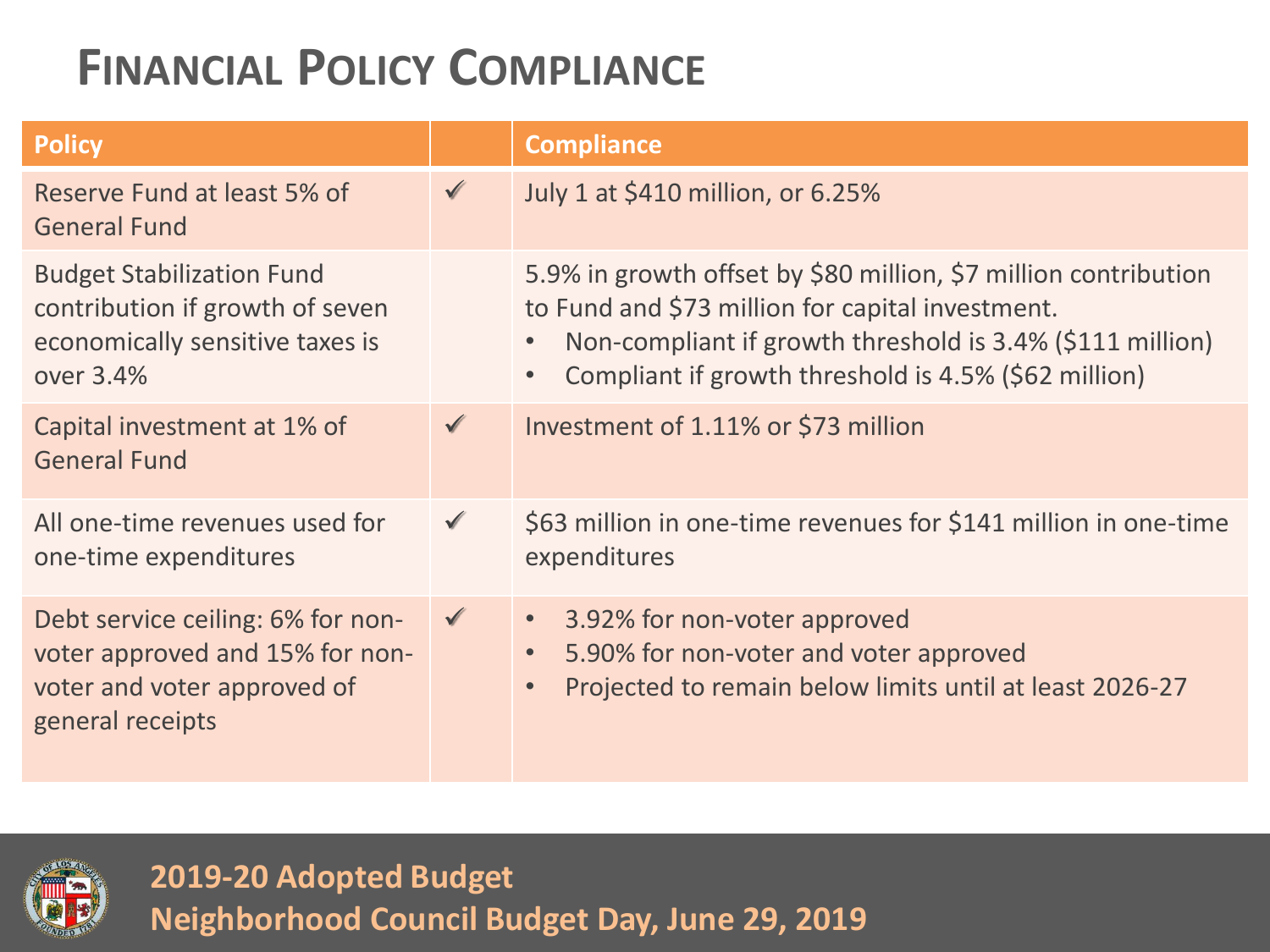

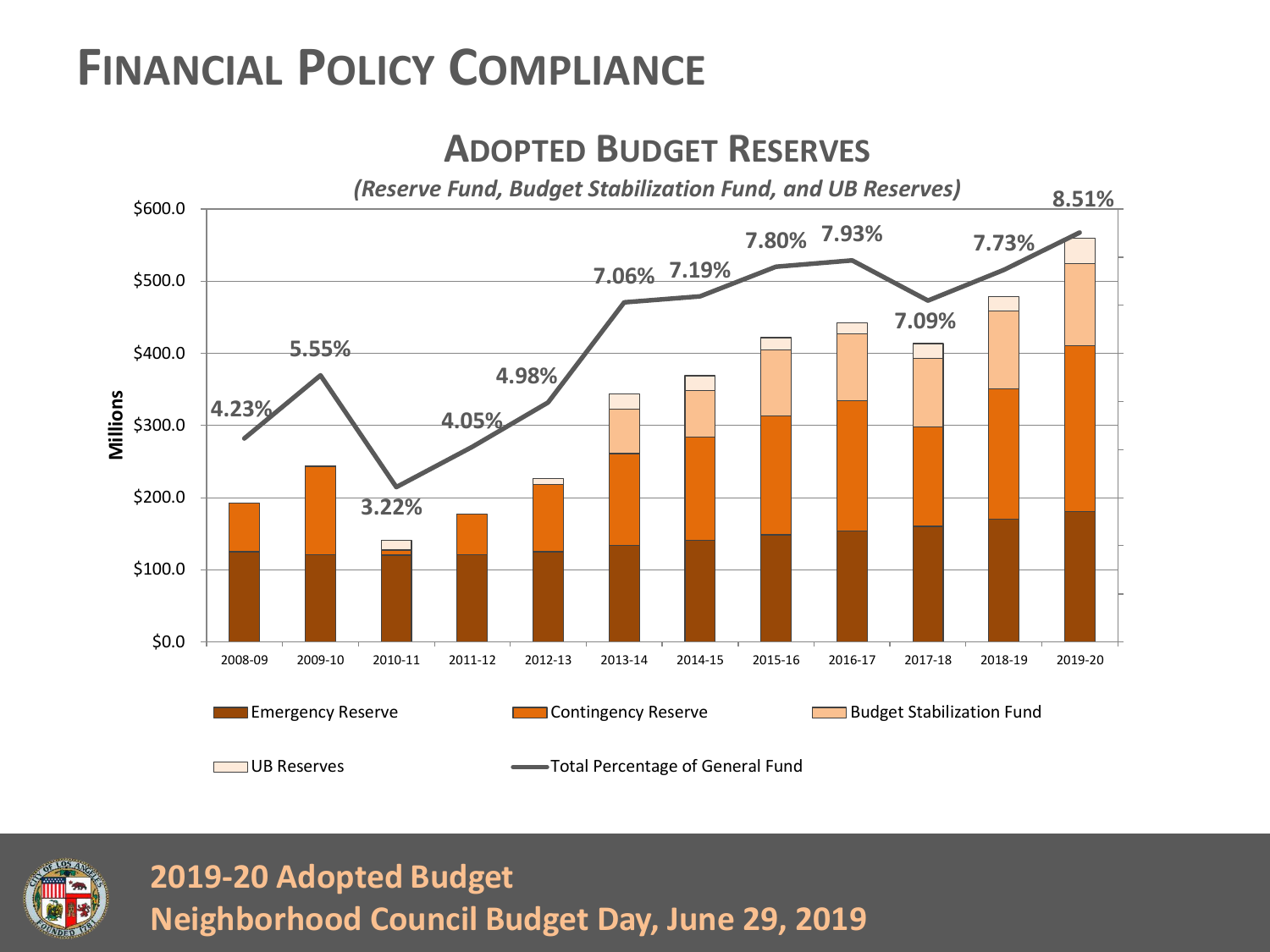



Total GF Capital Investment **1%** Spending Level

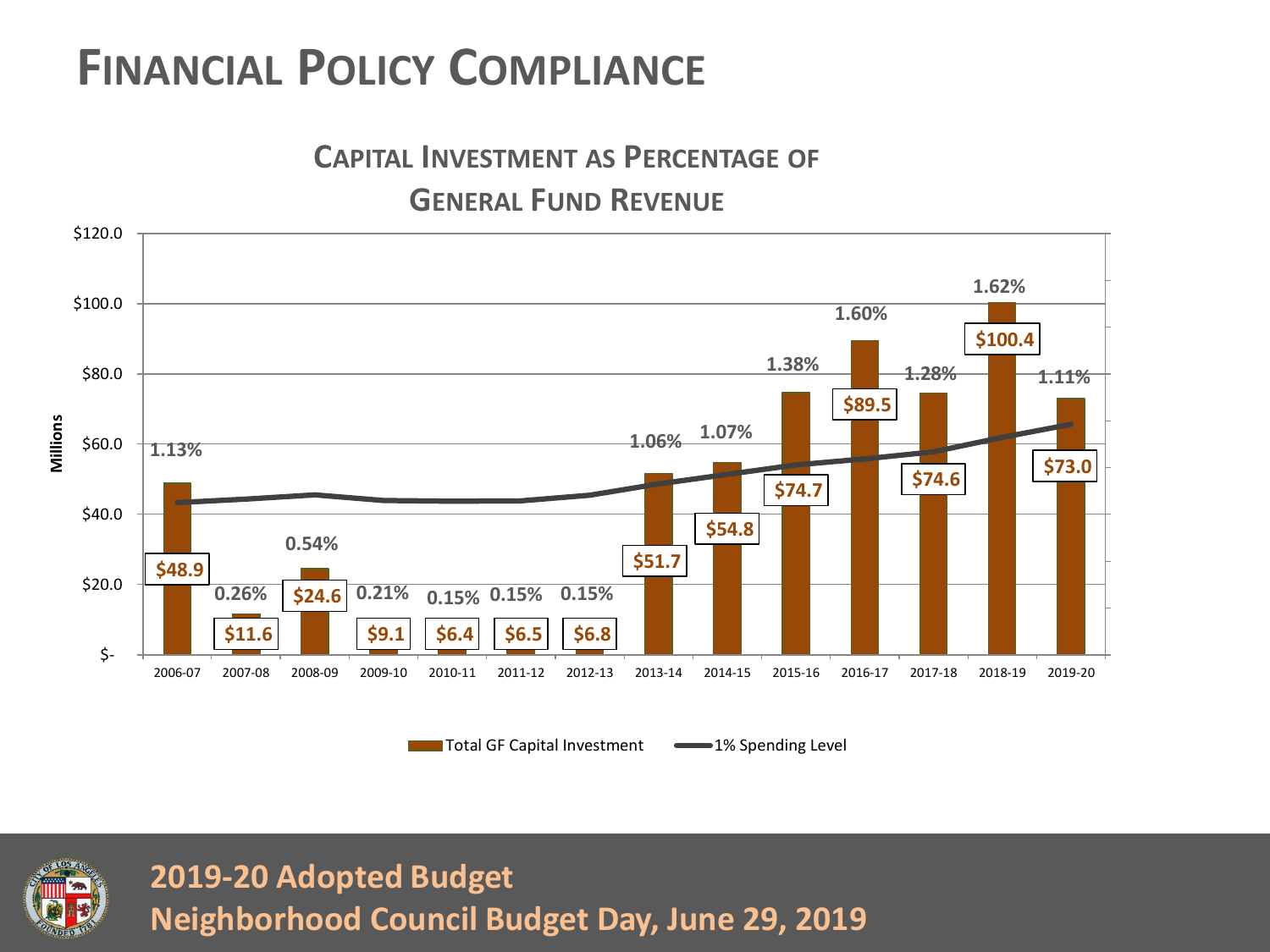#### **ONE-TIME REVENUES VS. ONE-TIME EXPENDITURES ADOPTED BUDGETS**

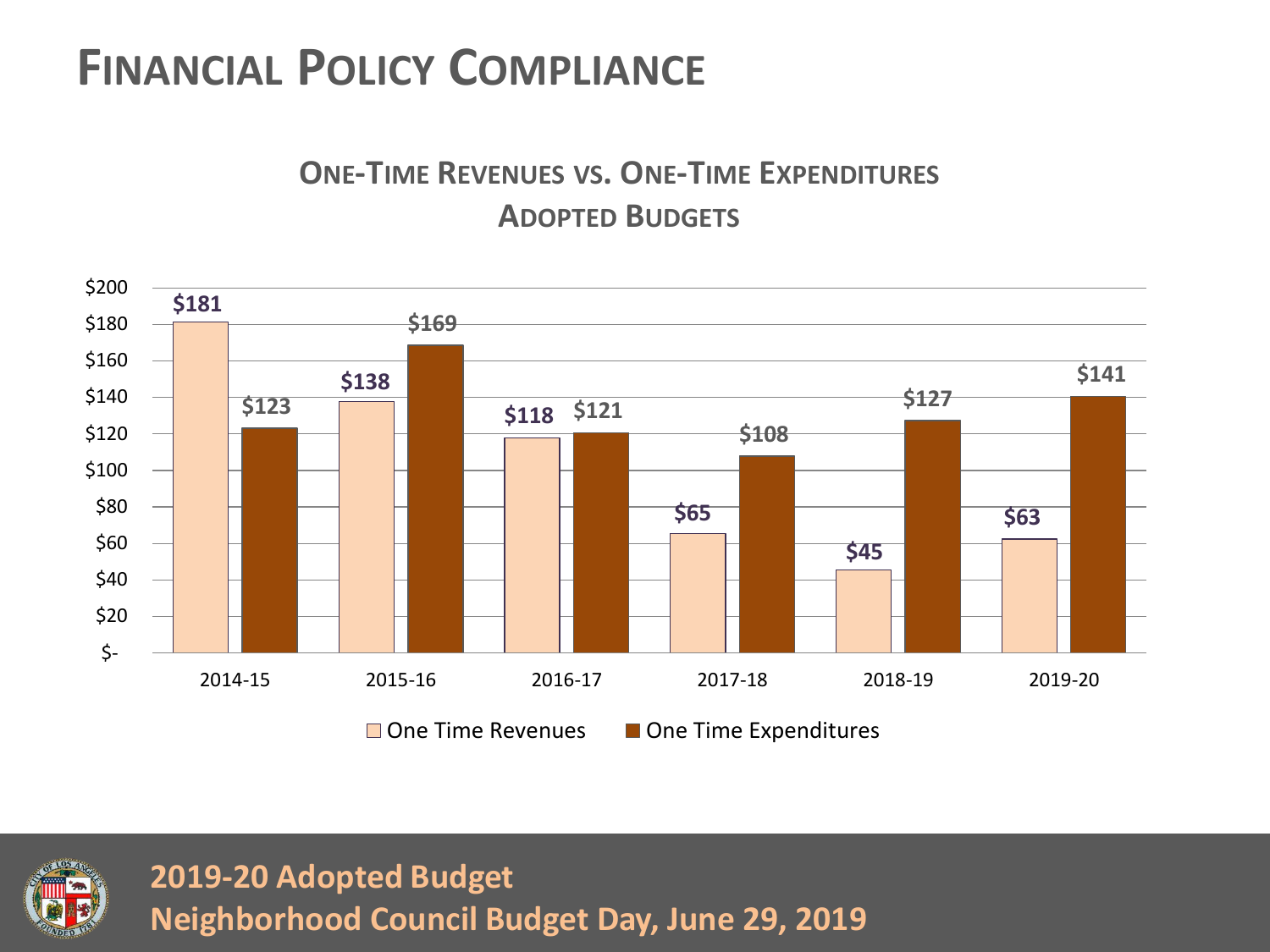



\*Projected revenue growth from 2020-21 through 2023-23 is 2.2%, 2.7%, 2.9%, and 2.8% respectively. Projected revenue growth from 2024-25 through 2026-27 is 2.9%.

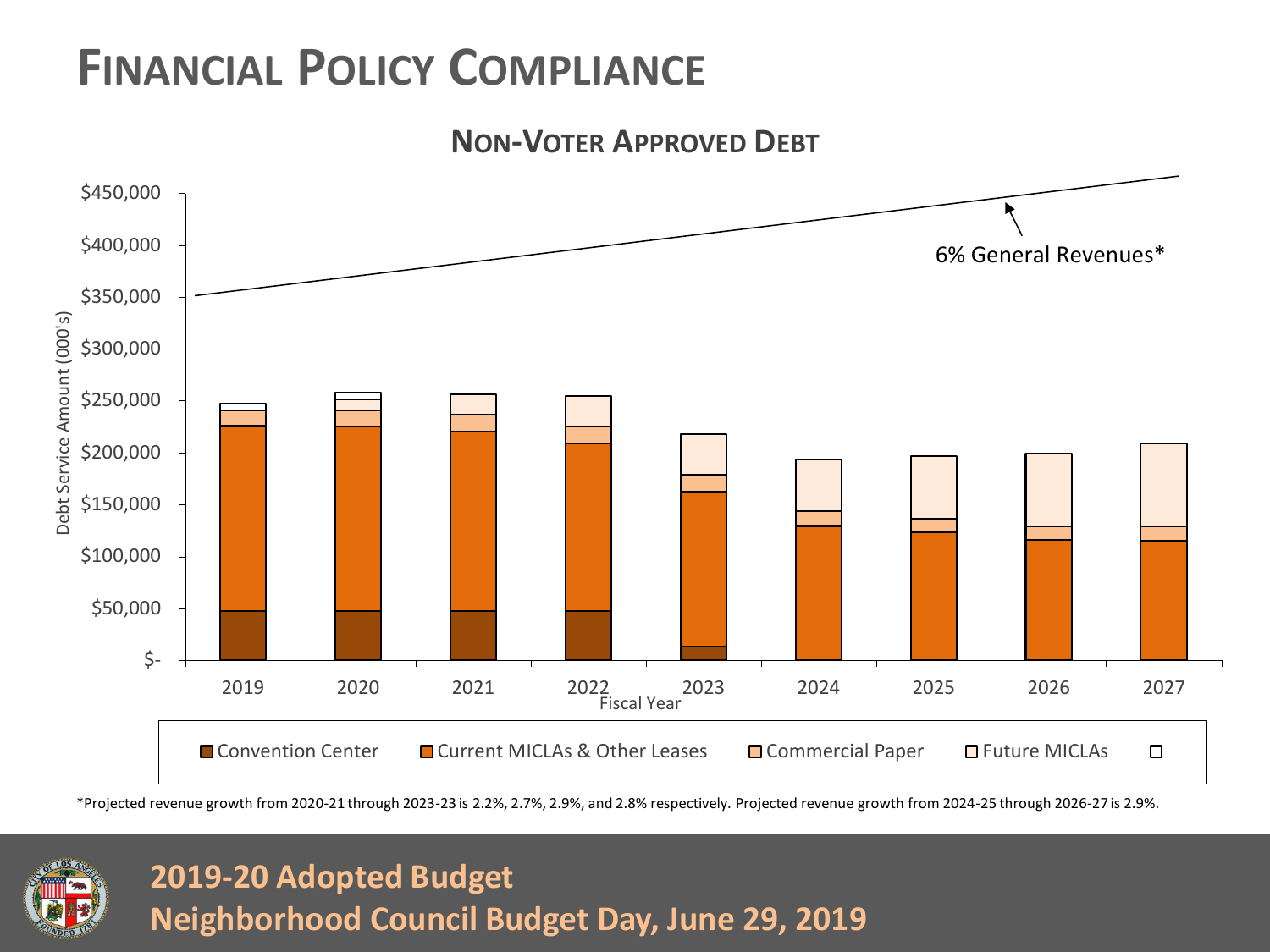**VOTER APPROVED AND NON-VOTER APPROVED DEBT**



\*Projected revenue growth from 2020-21 through 2023-23 is 2.2%, 2.7%, 2.9%, and 2.8% respectively. Projected revenue growth from 2024-25 through 2026-27 is 2.9%.

\*\*Includes Judgment Obligation Bonds, Convention Center, MICLA bond issuances, and MICLA Commercial Paper and refundings.

\*\*\*Voter approved debt.

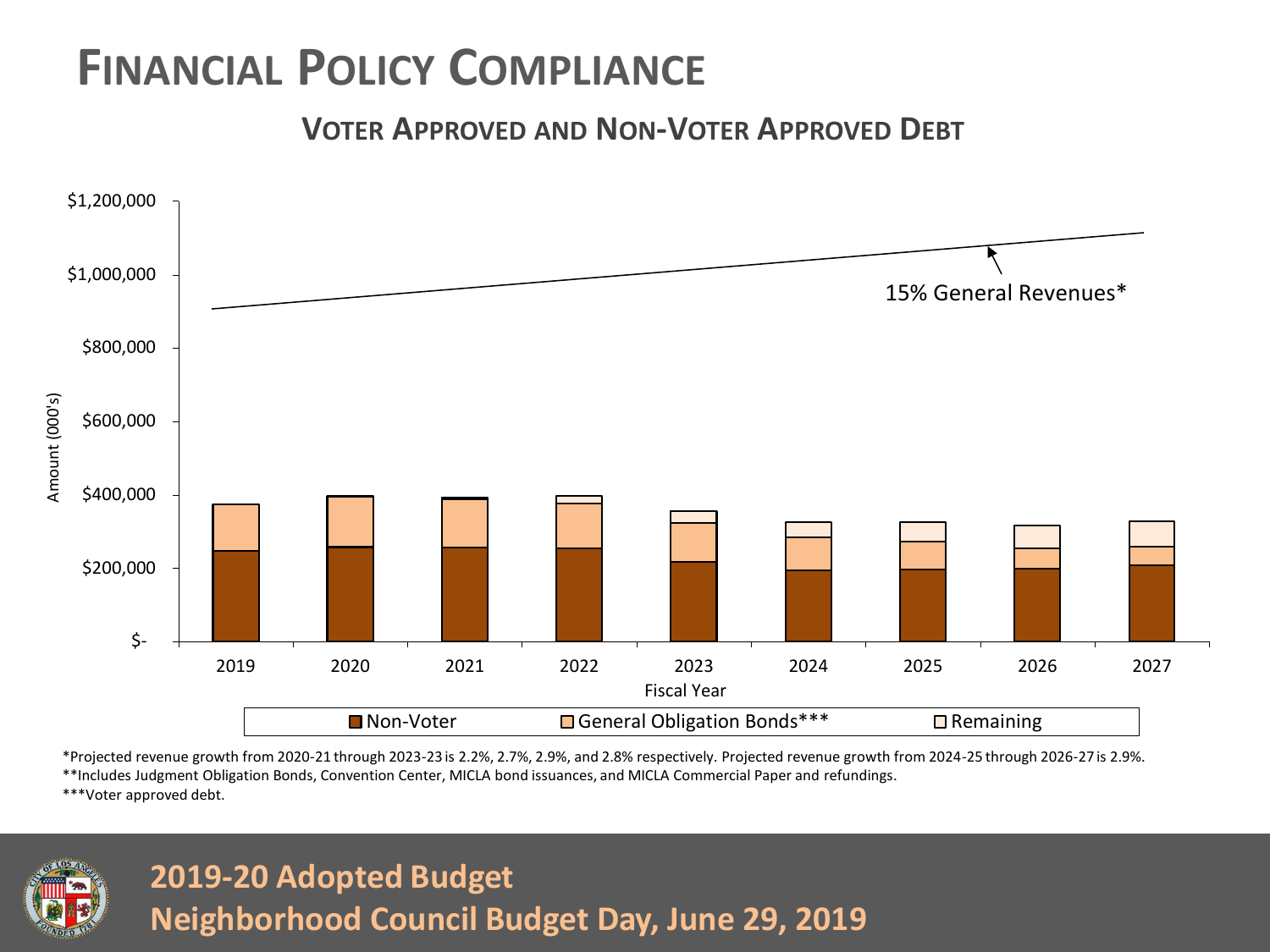### **THE OUTLOOK**



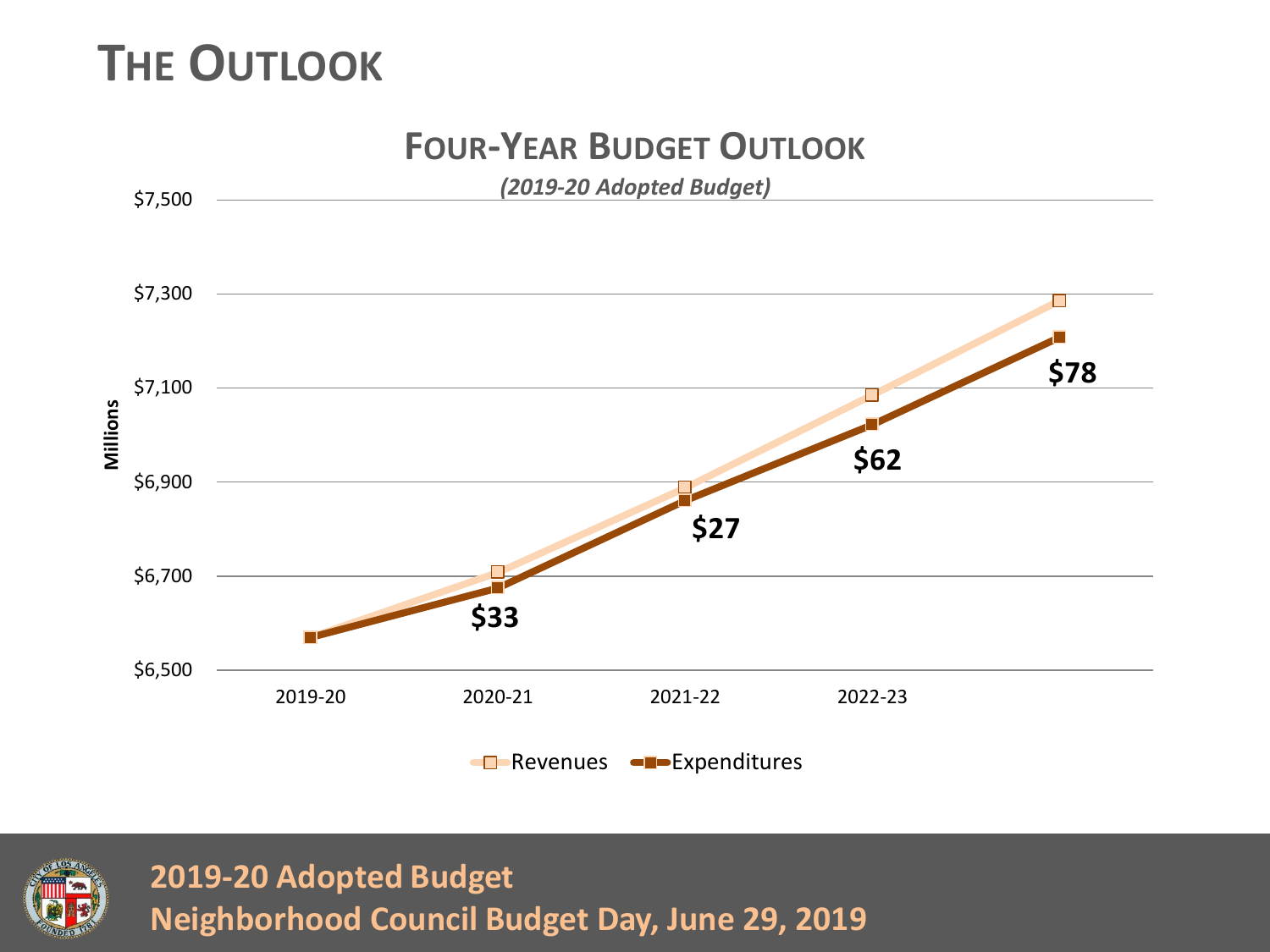### **BUDGET PROCESS**